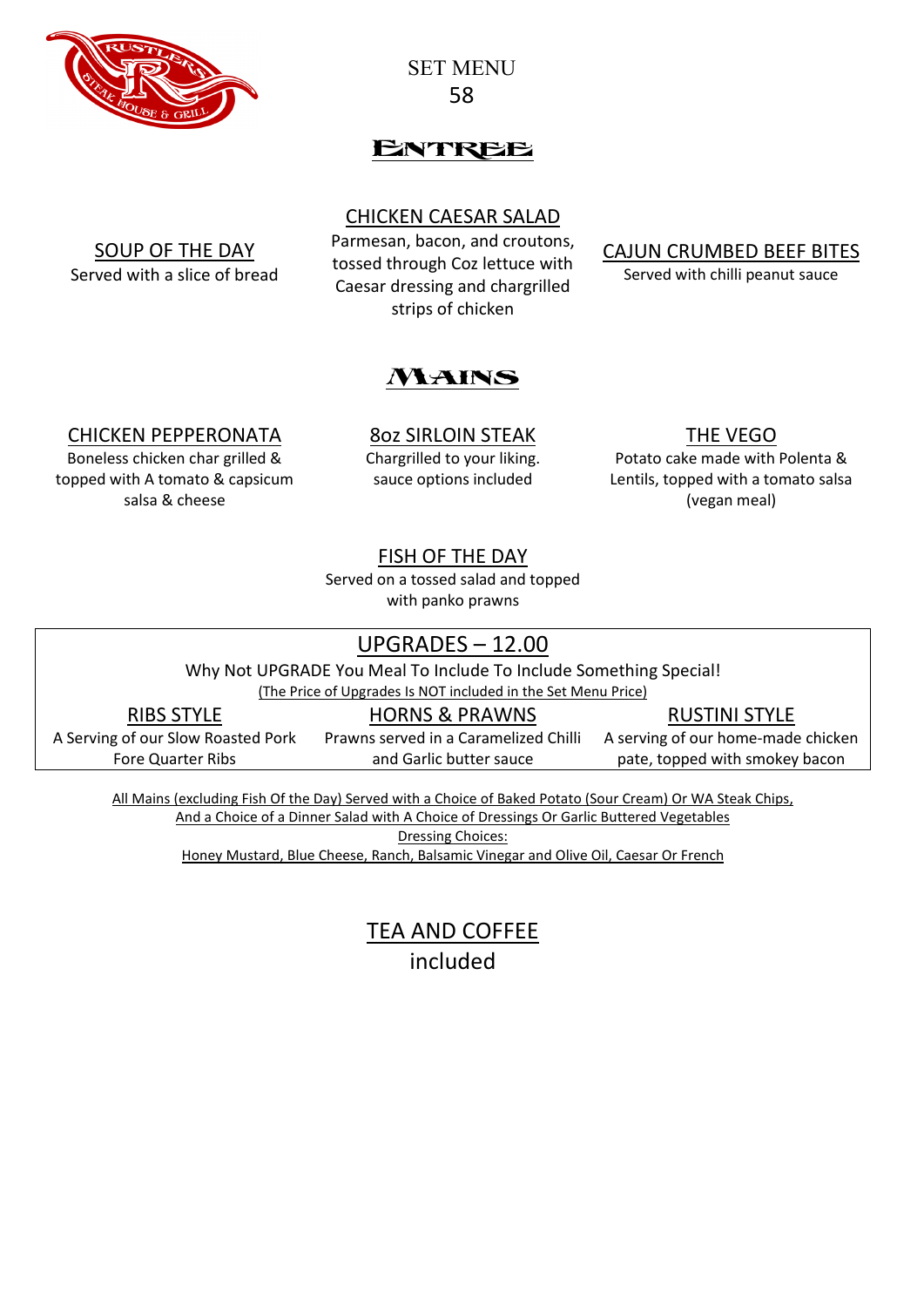

SET MENU 58

# *NYAINS*

### CHICKEN PEPPERONATA

Boneless chicken char grilled & topped with A tomato & capsicum salsa & cheese

## 8oz PORTERHOUSE STEAK

Chargrilled to your liking. sauce options included

### THE VEGO

Potato cake made with Polenta & Lentils, topped with a tomato salsa (vegan meal)

### FISH OF THE DAY

Served on a tossed salad and topped with panko prawns

### UPGRADES – 12.00

Why Not UPGRADE You Meal To Include To Include Something Special!

(The Price of Upgrades Is NOT included in the Set Menu Price)

### RIBS STYLE

A Serving of our Slow Roasted Pork Fore Quarter Ribs

#### HORNS & PRAWNS Prawns served in a Caramelized Chilli

and Garlic butter sauce

RUSTINI STYLE

A serving of our home-made chicken pate, topped with smokey bacon

All Mains (excluding Fish Of the Day) Served with a Choice of Baked Potato (Sour Cream) Or WA Steak Chips,

And a Choice of a Dinner Salad with A Choice of Dressings Or Garlic Buttered Vegetables

Dressing Choices:

Honey Mustard, Blue Cheese, Ranch, Balsamic Vinegar and Olive Oil, Caesar Or French

# Desserts

### INDIVIDUAL PAVLOVA

Individual Pavlova, topped with Chantilly cream, and finished with a mixed berry compote Served with ice cream

**Homemade on Site – Fresh!**

### RED VELVET MUD CAKE

Rich red velvet mud cake covered in set dark chocolate ganache and warmed to turn the ganache into a chocolate sauce. Served with cream

TEA AND COFFEE included